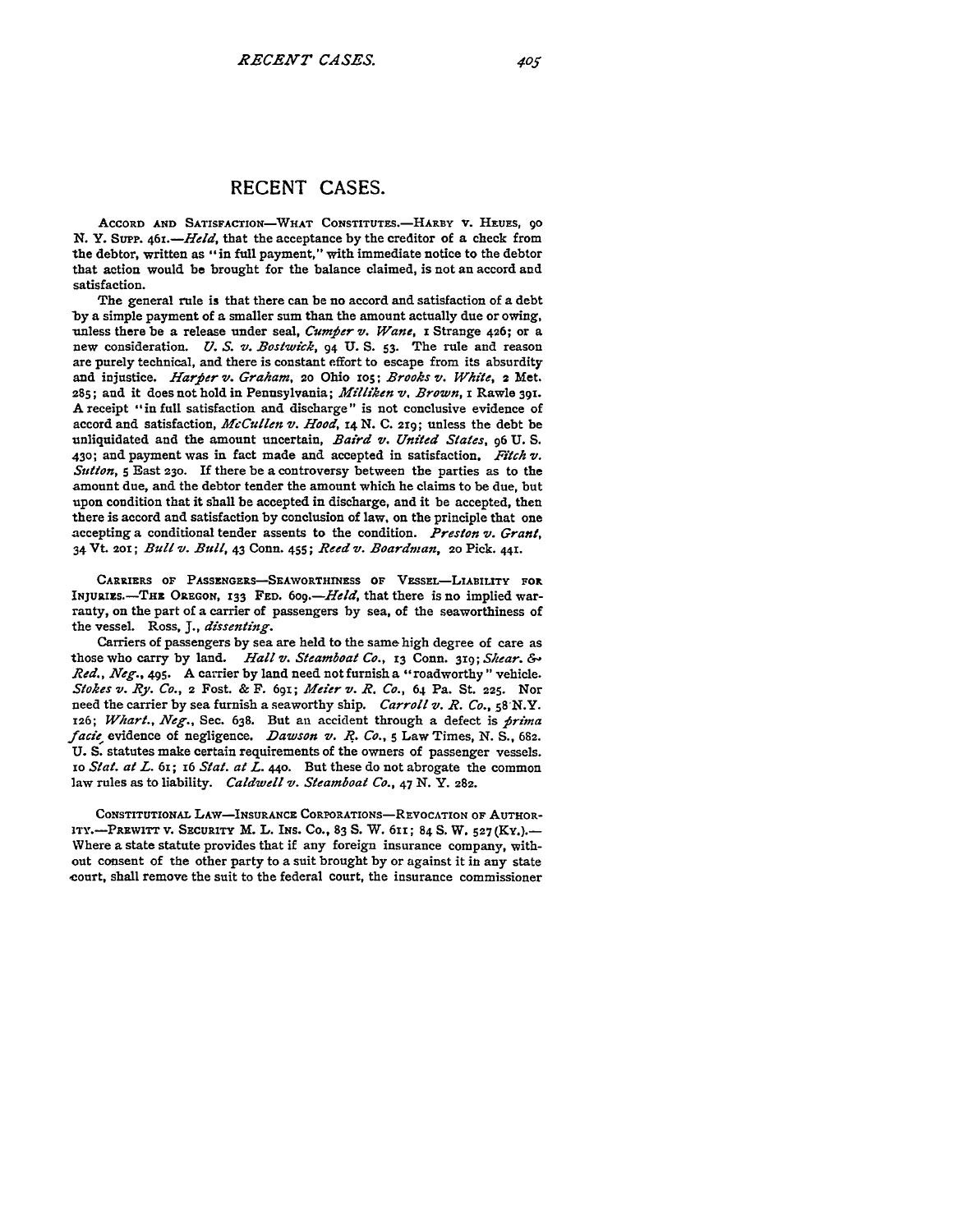shall forthwith revoke its authority to do business in the state, *held*, that such statute is not in conflict with the **U. S.** Constitution, it being a reasonable regulation for the protection of the citizens of the state. Burnam, **C. J.,** and Barker, *J., dissenting.*

A state can exclude a foreign corporation entirely from its limits. *Bank of Augusta v. Earle,* **13** Pet. **519.** *<sup>A</sup>*fortiori it would seem that such absolute power would necessarily include the power to impose any conditions as terms of entrance, no matter how absurd, or oppressive. But such terms, conditions, or restrictions, must not be repugnant to the Constitution or the laws of the United States, *Runyan v. Costar,* **14** Pet. 12s; *Del. R.R. Tar Case,* 18 Wall. 206; *Cable v. Ins. Co.* **19r U. S.** 288; and astate statute imposing on a foreign corporation, as a condition on which it may do business within the state, that it file an agreement not to remove suits from state courts to courts of the United States, as **well** as such agreement, is void-*Nute v. Ins. Co.,* 6 Gray x74; *So. Pac. Co. v. Denton,* 146 **U. S. 202;** *Tex. Land Co. v. Worsham,* 76 Tex. **556.** Such right of removal may of course be waived, but it may not be bartered away in advance. But when once within a state, the foreign corporation is there on sufferance only; hence, though the statute forbidding removal of causes, and a like agreement in advance, may be void, if the corporation will not abide **by** them, the state may recall its license and expel the corporation; and its reason for so doing will not be inquired into. *Beale, For. Corfi., § 122; Doyle v. Ins. Co.,* 94 **U. S. 535;** *Cable v. Ins. Co., sutpra.*

**CONSTITUTIONAL** LAW-INTERSTATE COMMERCE-ORIGINAL **PACKAGE.- COOK** V. **MARSHALL COUNTY,** 25 **SUP. CT.** *23 3.-Held,* that cigarettes shipped in small packages, ten in a package, although shipped separately and not confined in any large receptacle, are not to **be** considered as in the original package so as to be exempt from a state tax. Fuller, **C. J.,** Brewer, and Peckham, JJ., *dissenting.*

**Up** to the decision of *Austin v. Tennessee,* **79 U. S.** 343, it was supposed that any package in which an article was shipped into a state was the original package. *Brown v. Maryland*, 12 Wheat. 419. In Leisy v. Hardin, 135 **U. S. 1oo,** kegs and cases of beer were original packages, and likewise ten pound packages of oleomargarine in *Schollenberger v. Pennsylvania,* **17r** U. S. I. In *Austin v. Tennessee, supra*, however, the test was held to be the *bonafide* intention of the shipper, as to whether the packages were gotten up merely for the purpose of evading the law. They are original packages only when they are such as are ordinarily used for the purpose of shipping that article. In that case, as in the present one, there was a strong dissenting opinion based on the ground that the original packages are what the shipper makes them for his own purposes even though they may be different from those in ordinary use. It is conceived that under the present decision the law must change with the change in the ordinary method of transportation.

CONTRACTS-EXECUTORY-REFUSAL **TO PERFORM.-SwIGER** v. **HAYMAN, 48 S.** E. **839** (W. *VA.).-Held,* that a mere declaration, **by** one of the parties **to,** an executory contract, of an intention not to perform, which is retracted before any declaration has been made or act done **by** the other party in respect to such renunciation, does not constitute a breach of the coutract.

Words or conduct relied on as a breach of the contract **by** anticipation must amount to a total refusal to perform, acted upon and adopted **by** the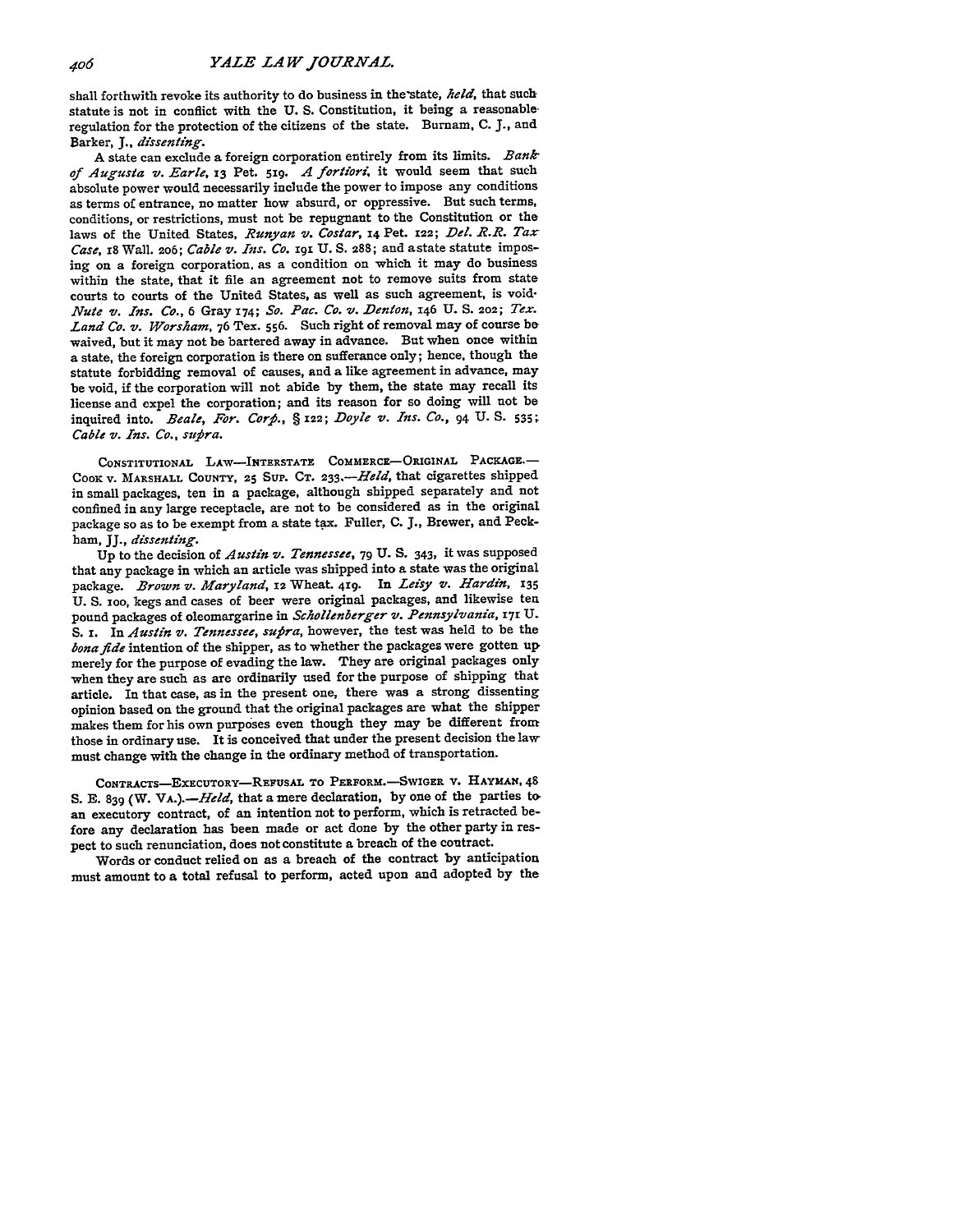other party. *Kadish v. Young,* **xo8 Ill.** *170; Johnston v. Milling,* 16 **Q.** B D. 46o. The act must **be** of such a nature as necessarily to prevent the other party from performing, on his part, according to the terms of the agreement. *.Dubois v. Canal CO.,* 4 Wend. **284.** But a refusal to make a certain payment under a contract because of a dispute as to whether it is due will not authorize the other party to rescind. *Winchester v. Newton,* 2 Allen **492.** The refusal to perform must be acted upon promptly or within a reasonable time. *Holbrook v. Burt,* 22 Pick. 546; *Kingsley v. Wallis,* x4 Me. **57-** When one party gives notice of intention to abandon the contract the other party may bring an action before the day set for the completion of the contract arrives. *Follansbee v. Adams,* 86 Ill. **13.**

**CONTRACTS-FRAUDULENT** BREACH-EXEMPLARY DAMAGEs.-WILBORN V. **DIXON,** 49 **S. E. 232 (S.** *C.).-Held,* that where land is conveyed to secure a debt, with an agreement for reconveyance, and on payment the grantor fraudulently refuses to reconvey, he may **be** made to respond in exemplary as well as compensatory damages. Woods, **J.,** *dissenting.*

There seems to be no authority in support of this case. Exemplary damages may be allowed for a breach of a promise to marry if defendant has been guilty of fraud, deceit, or evil motive, *Jacoby v. Stark, 205* **Ill.** 34; also in an action on bond of plaintiff in garnishment, where it appears that the process of garnishment was vexatious, *Hays v. Anderson,* **57** Ala. 374. In no other cases are such damages recoverable for mere breach of contract, *Houston & T. C. Ry. Co. v. Shirley,* 54 Tex. **125;** not even if it be a refusal to pay money due and a conversion thereof with intent to oppress, *Lexington Ry, Co. v. Pair,* 25 **Ky.** L. R. **2243;** nor where the motive for the breach is fraudulent, *Sutherland Dam.,* (2nd ed.), Sec. 99; it would greatly increase the intricacy and uncertainty of such actions. *Houston &- T. C. Ry. Co. v. Shirley, supra.* In case of breach through negligence or fraud, no more can be recovered as damages than will fully indemify the plaintiff for losses. *Ryder v. Thayer,* 3 La. Ann. **149.**

**CORPORATION-COMPENSATION OF** PRESIDENT-IMPLIED **CONTRACT.-LowE v.** RING, **io N. W, 693.** *(Ws.).-Held,* that the president of a corporation cannot sue on an implied contract to enforce a claim for services rendered as such officer and with the expectation of pay, where he is a stockholder or director.

It has been held that the president of a corporation may recover compensation for services rendered with expectation of pay, although there is no express contract to that effect. *Rosborough v. Shasta R. C. Co.,* **22** Cal. **557;** that he may recover what his services are reasonably worth, *Nat. Loan Co. v. Rockland Co..* **94** Fed. 335, and that nothwithstanding the fact that he is a stockholder or director. *Stacy v. Cherokee Jlf. & M Works,* 49 **S.** E. **223.** On the other hand, and, it seems, by the weight of authority, in the absence of an express contract, or an express provision for compensation in the charter, statute, or by-laws, the services are presumed to have been rendered gratuitously. *Barril v. Col. Insul. &.- Water Proof Co.,* 5o Hun **257;** and the president cannot recover on an implied contract when the services rendered were in performance of his official duties. *Beach, Priv. Corfi.,* Sec. 2o8. The rule is analogous to that governing trustees generally, who, formerly at common law, were not entitled to compensation except as there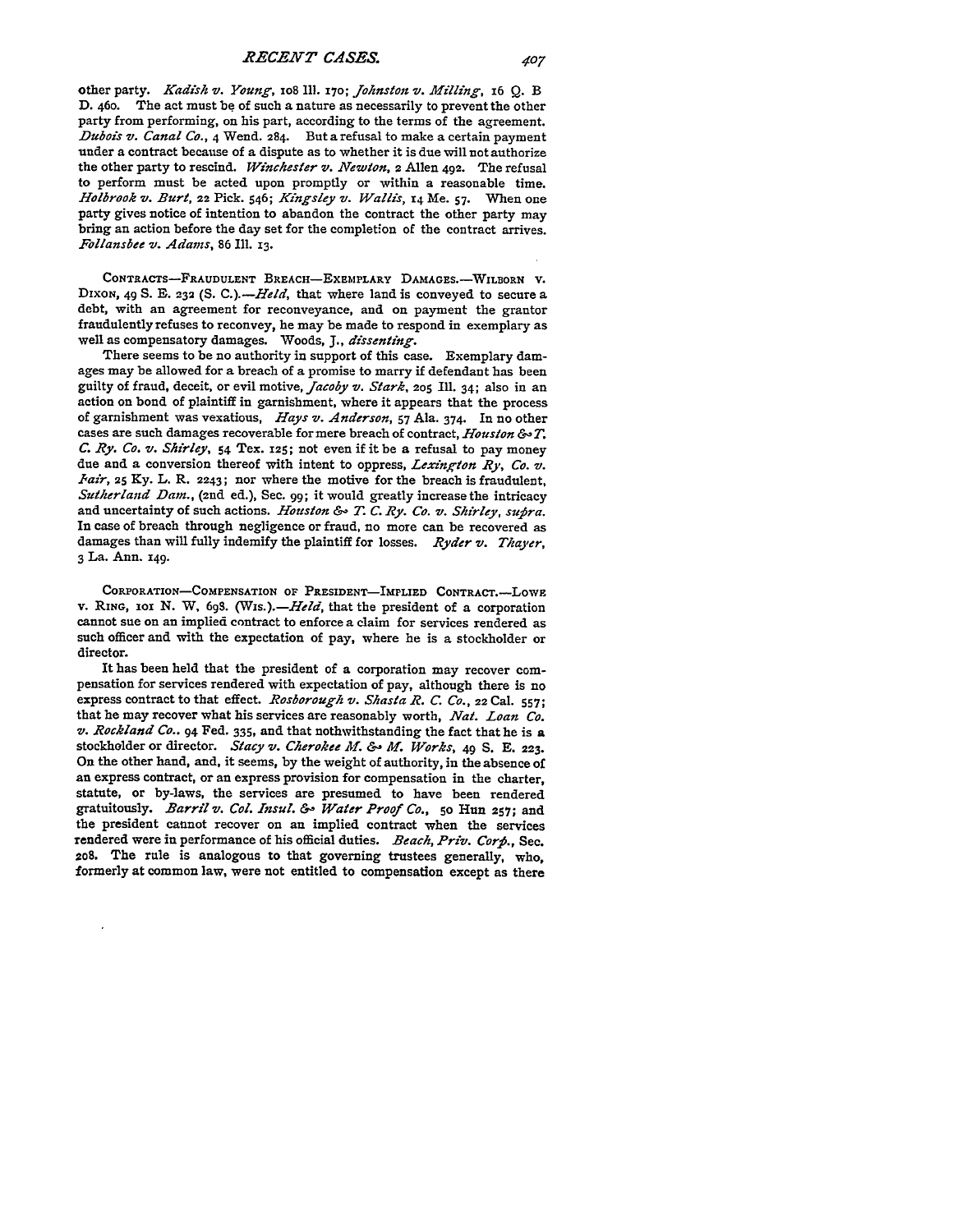was warrant therefor in the contract or statute under which they acted. *Ellis v. Ward, 137* **Ill.** 5og. But the tendency now is to give trustees or other fiduciaries a reasonable compensation for services, without an express contract. *Bispham, Equity, Sec. z44.*

CRIMINAL LAW-CONCURRENT JURISDICTION-FRAUDULENT ASSUMPTION OF JURISDICTION.--HARGIS **ET AL.** V. PARKER, JUDGE, ET. **AL., 85 S.** W. 704 **(KY.).-- A** mortal wound was inflicted on decedent in one country and he died in another. This, under a state statute, gave the courts of either county jurisdiction to prosecute the offence. The persons accused of the crime fraudulently instigated the commencement of criminal proceedings against themselves in the former county. A magistrate of that county issued a warrant for their arrest, and bound them over to the circuit court of that county. These steps were taken with a view not to have a trial there, and to prevent a trial elsewhere. *Held*, that the circuit court of the county in which decedent died, on subsequently indicting such persons for the offence, had exclusive jurisdiction thereof, the proceedings before **the** magistrate in the county in which the mortal wound was inflicted being a nullity.

The rule that, in cases of concurrent jurisdiction, the court that first gets control of the subject matter will continue to exercise exclusive jurisdiction until judgment, is applicable to criminal cases. *United States v. Wells.* Fed. Cas. No. **i6,** 665. The court first obtaining jurisdiction will retain it, to the exclusion of the other court or county. *Ex parte Baldwin*, 69 Iowa 502: *State v. Williford, 91* **N. C.** 529; *State* v. *Pauley,* 12 Wis. 537. But fraud vitiates every proceeding, where proof of fraud is admissible. *Greene v. Greene,* 2 Gray 36r. Judgment, procured through fraud, in a civil action, canalways beset aside. *Ocean Ins. Co. v. Fields,* 2 Story 59; *Freeman, judgments.* See. 489-491; *Edson z. Edson,* io8 Mass. 59o.

CRIMINAL LAW-SUCCESSIVE OFFENSES-DOUBLE PUNISHMENT.-PEOPLE V. COLEMAN, **79 PAC. 283** (CAL.). *-Held,* that an increase in the penalty on subsequent convictions of the same person for crime does not subject the accused to double jeopardy for his first offense.

The danger that prejudice of the jury may make such statutes a means of double punishment is illustrated **by** the remark of the court, *arguendo,* in *Comm. v. Hughes*, 133 Mass. 496, that the fact of prior convictions was "evidence" to be considered **by** the jury as bearing on the question whether the accused was guilty of the subsequent offense charged. So where the prior conviction is faultily alleged in the indictment, evidence to support such faulty allegation is not merely irrelevant to the other issues, **but** positively harmful as tending to prejudice the jury against the defendant. *Rand v. Comm.*, 9 Gratt. **738**. Yet the courts agree that where a statute fixes an increased punishment for successive offenses, the prior convictions must be alleged in the indictment, and it is not necessary that such allegations and the proof thereof be kept from the jury till the accused has been found guilty of the later offense. *Maguire v. Mfd.,* 47 **Md.** 485.

**DAMAGES-MEASURE-TROVER.--MELOON** v. READ, **59 ATL.** 946 **(N.** H.). *-Held,* that in trover the measure of damages is, in general, the value of the goods at the time of conversion.

In an action for non-delivery of goods in pursuance of a contract of sale the vendee may be allowed, as damages, the highest value up to the time of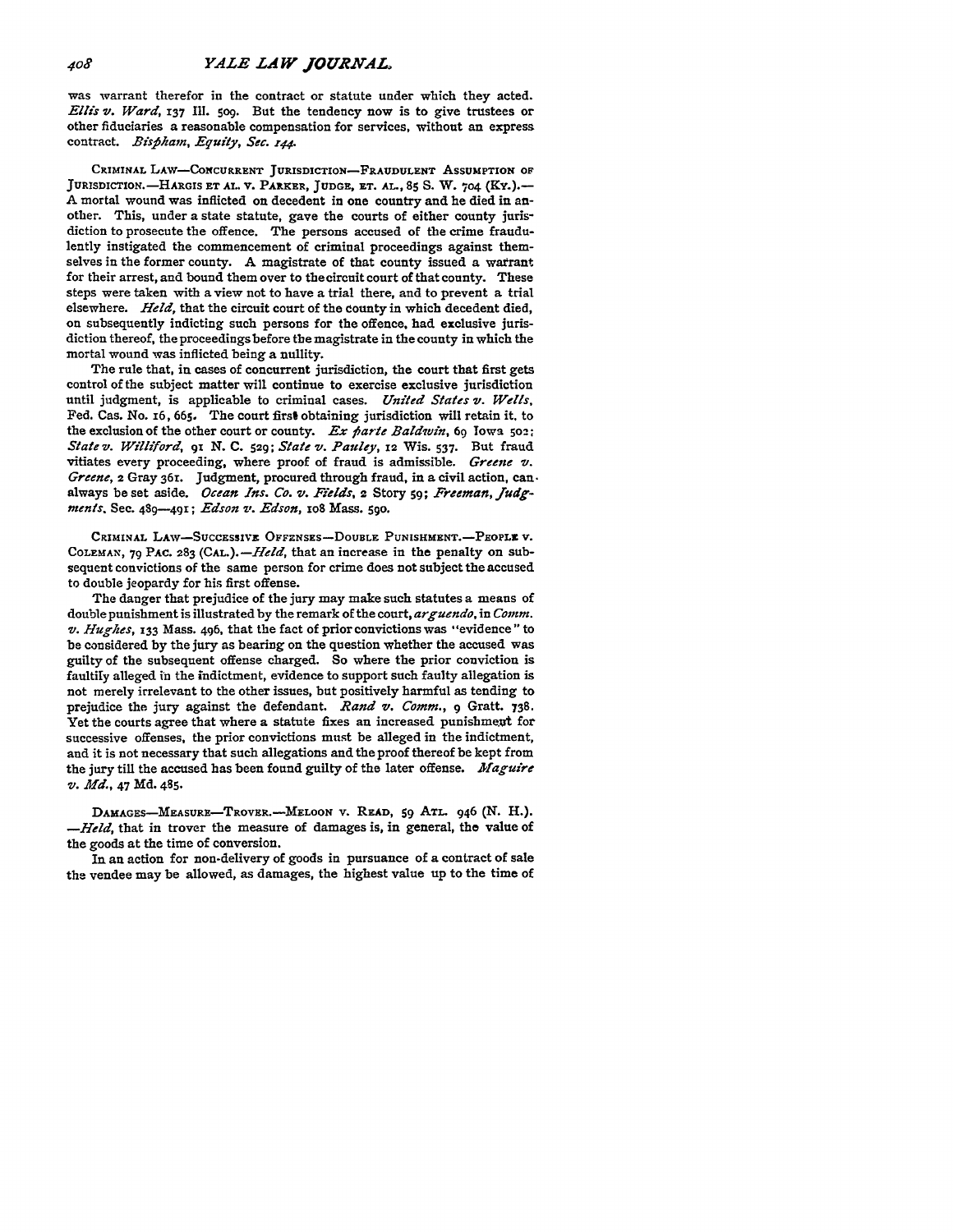## *RECENT CASES.*

trial. *Kent v. Ginter, 23 Ind. 1; West v. Pritchard, 19 Conn. 212. In stock* transactions many states allow, as damages, the highest market value between the time of the injury and the trial. *Loeb v. Flash*,  $65$  Ala. 526; *Ellis v. Wire,* **33** Ind. **127.** In some states the highest value between the date of the injury and the date of the bringing of the action is allowed. *Cannon v. Folsom,* 2 Ia. **tor.** If there is undue delay in bringing the action the value at the time of injury is the measure of damages. *Chadwick v'. Butler,* **28** Mich. *349; Heilbrover v. Douglass,* **45** Tex. 402. Many states follow the New York rule which fixes as the proper measure of damages, the highest market value from the time of conversion up to a reasonable time to replace such stock. *Baker v. Drake,* **53 N.** Y. **211;** overruling *Markham v.. Jaudon, 41* **N. Y. 235;** *Wright v'. Bank of the Metrofolis, iio* **N.** Y. **237.**

**EVIDZNCF-STATEMENTS** To ATTORNEY-PRIVILEGE.-KAuFMAN v. **ROSEN-**SHINE ET AL., 90 N. Y. SUPP. 205.-*Held*, that the testimony of an attorney as 'to communications made to him **by** his client is not admissible, whether they relate to a suit pending, or to any other matter requiring the professional assistance of the attorney or counsel. Van Brunt, *J., dissenting.*

This privilege is irrespective of litigation begun or contemplated. *Greenough vz. Gaskell., z* **Myl. &** K. **98;** *Foster v. Hall,* 12 Pick. **89.** Where no legal problem has been expressly brought forward **by** the client, his communications concerning the mere drafting of deeds and other instruments do not come -within the privilege. *Hoton 71. Robinson,* **14** Pick 416; *De Waf vt. Strader,* 26 **Ill. 225.** The legal adviser must be admitted to practice. *Barnes vt. Harris,* 7 Cush. **576;** *Schubkagel 71. Dierstein,* **131** Pa. 46. But the rule applies to attorney's clerks and other agents in his service. *Laudsberger 71. Gorham,* **5** Cal. **450;** *Sibley 71. Waffle, 16* **N.** Y. t8o. The client's *bona fide* belief that.his adviser is an admitted attorney entitles him to the privilege. *Howes 71. State,* 88 Ala. **38;** *People v1. Barker, 6o* Mich. **277.** It is immaterial whether services are gratuitous or not. Andrews v. Simms, 33 Ark. 771; *Davis vt. Morgan,* **19** Mont. **14<sup>r</sup> .** A legal adviser may give evidence of a fact which is patent to his senses, but not the subject of a voluntary communication. *Coveney 71. Tannahi'll,* **i** Hill **33;** *Brown vt. Foster,* x H. & **N. 736,** *Contra, Robson vt. Kempi, 5* Esp. **52.** The moment confidence ceases, privilege ceases. *Parkhurst v. Lawter,* 2 Swanst. 194; *E-lager v1. Shindler,* **29** Cal. 47. Confidence is not presumed from mere relation of attorney and client. *People* **it.** *Atkinson.* **40** Cal. 284. Representative of deceased may waive the privilege in the interest of the estate. *Layman's Will,* **4o** Minn. **372;** *Brooks v. Holden,* **<sup>175</sup>**Mass. **137.** *Contra, Westover vt. Ins. Co. ,9* **N.** Y. **56.**

EVIDENCE-TELEGRAMS.-CGBB **V. GLENN** BooM **&** LUMBER **CO.,** 49 **S. E.** zoo5 *(W. VA.).-Held.* that a telegram as received can be admitted only as secondary evidence where the telegraph company is the agent of the sender.

If the telegraph company is the agent of the sender, the message delivered is primary evidence as against the sender. *Morgan vt. Peofile,* **sg Ill. 58;** *Trevor v. Woods*, 36 N. Y. 307. But if the receiver is the employer, the original message given **by** the sender to the operator must be produced. *Durkee Vt. R. R.,* **29** Vt. **127.** In an action for failure to deliver with diligence the delivered message is the original. *Conyers vt. P. T. C. Co.,* 92 Ga. 619; *West. Union Tel. Co.* **v.** *Fatman,* **73** Ala. **285.** In an action for failure to transmit message the dispatch handed to the operator is the original. *West. Union*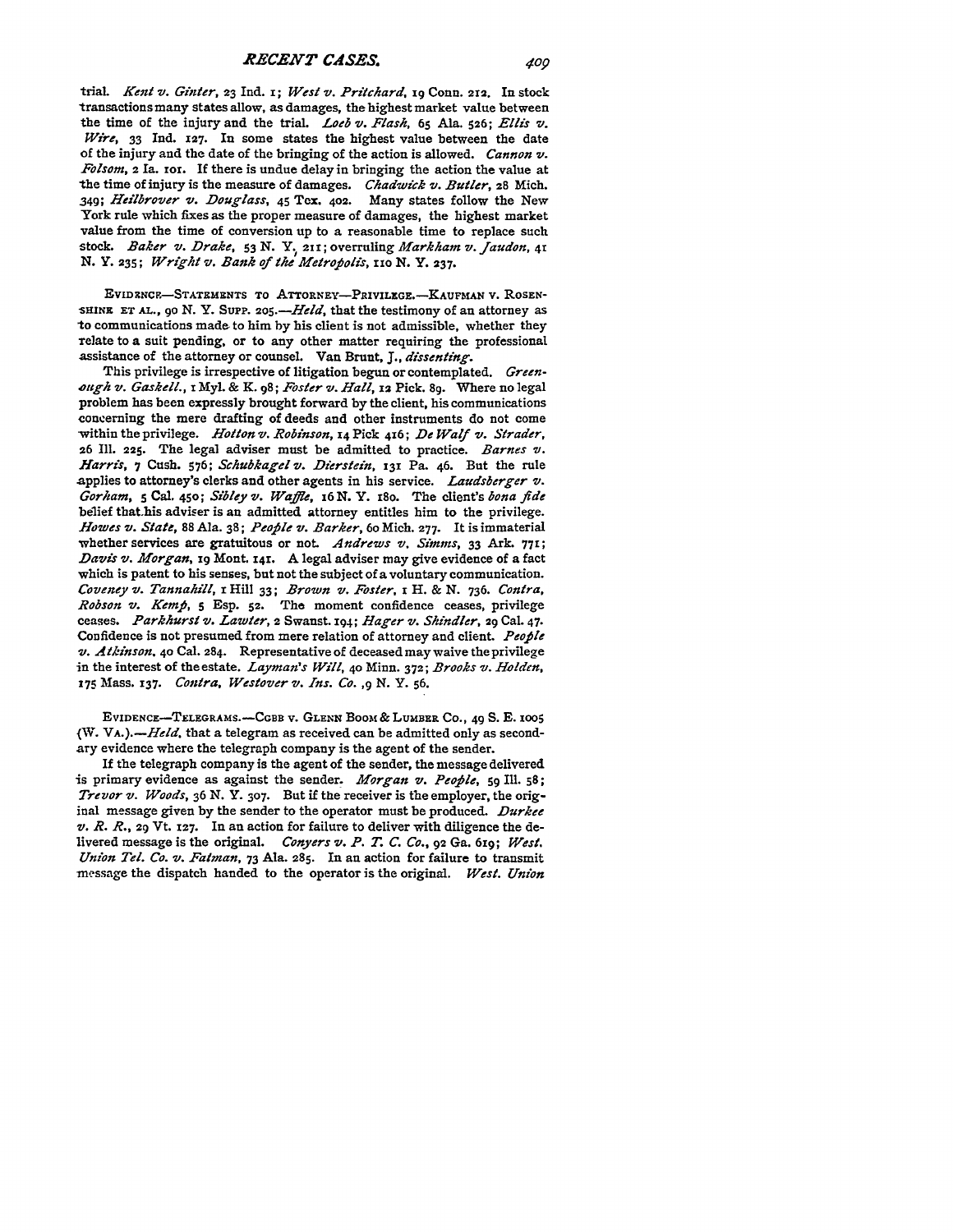*Tel. Co. v. Hofihins,* 49 **Ind. 223.** To prove a hiring **by** telegraph the dispatch received is the original. *Wilson v. R. Co.*, 31 Minn. 481; *Williams v. Brichell,* **37** Miss. **682.** The rule that a letter following a previous one calling for a reply should sufficiently authenticate itself **by** its contents does not hold in regard to telegrams. *Howley v. Whifile,* 48 **N. H.** 487.

**FORGERY-WHAT CONSTITUTES.-PEOPLE** v. **ABEEL, gi N.** Y. Supp. **699.-** *Held,* that a false letter of introduction is not a forgery at common law where it could not be considered as a means **by** which another could be defrauded or **by** which a pecuniary liability could be created.

A writing which affects no legal rights cannot be the subject of forgery. *Waterman v. People*, 67 Ill. 91. The general rule both at common law and under statute is that an instrument to be the subject of forgery must be such that if it were genuine it would have some apparent legal efficacy. *Abbott v. Rose,* **62** Me. 194; *Dixon v. State,* **8i** Ala. 61. It must be valid for the purpose for which it purports to have been designed, *Anderson v. State, 20* Tex. **App.** 59s; and legally capable of affecting a fraud. *Terry v. Comm.,* **87** Va. **672.** In *State v. Ames,* 2 Greenl. *365* and *Comm. v. Coe,* **115** Mass. 48r, it is held that a letter of recommendation or testimonial of good character is subject to forgery. *Contra, Waterman v. Peofile, sufira.*

**INSURANCE-CONsTRUCTION OF POLICY-TECHNICALWORDS.-PETRSON V.** MODERN **BROTHERHOOD OF** AMERICA, **ioi N.** W. **289** *(IowA.).-Held,* that an insurance certificate entitling the insured to a certain benefit in case of the breaking of a leg, and defining such breaking as "the breaking of the shaft of the thigh bone between the hip and knee joints, or the breaking of the shafts of both bones between the knee and ankle joints" does not cover what is known as a "Pott's fracture," which is defined as the breaking of one bone between the knee and ankle joints, and the dislocation of the other or, as technically defined, the breaking of the fibula one and one-half to two inches above the joint and of the malleolus process. Weaver and Bishop, **JJ.,** *dissenting.*

The general rule in constructing insurance contracts is that words are to be taken in that sense to which the apparent object and intention **of** the parties limit them. *Robertson v. French,* 4 East **135;** *Rifiley v. Etna F. Ins. Co., 3o* **N.** Y. 136; *Yeaton v. Fry, 5* Cranch 335. When a stipulation or exception in a policy is capable of two meanings, the one most favorable to the insured is to be adopted. *May, Insurance, § 172; Western Ins. Co. v. Crofjfer, <sup>32</sup>* Pa. 351; *Phænix Ins. Co. v. Slaughter*, 12 Wall. 404. Words are further to be construed, not in a technical, but in a general, usual way. .*May, Insursurance, §* **175;** *Fire Ass'n. v. Transfb. Co.,* 66 **Md.** 339; *Universal F. Ins. Co. v. Block,* io§ Pa. 535.

**INSURANCE-SEVERABLE POLICY.-DONLEY v. GLENS FALLS INS. CO., 91** N. Y. Supp. 302.-*Held*, that breach of warranty as to title of land on which the insured building is located does not avoid the policy as to personalty situated in the building. McLennan, P. **J.,** and Storer, **J.,** *dissenting.*

The general rule as to insurance of building and contents is that such policy is not severable, and that forfeiture of the insurance as to the building will forfeit it also as to the contents. *Assur. Co. v. Stoddard,* 88 Ala. 6o6; *Bank v. Ins. Co.,* 57 Conn. 335; *Havens v. Ins. Co.,* **xII** Ind. **go.** In New York, however, the later cases have fully established the rule in the principal case. *Sunderlin v. Ins. Co.,* **x8** Hun 522; *Woodward v. Ins. Co.,* **32** Hun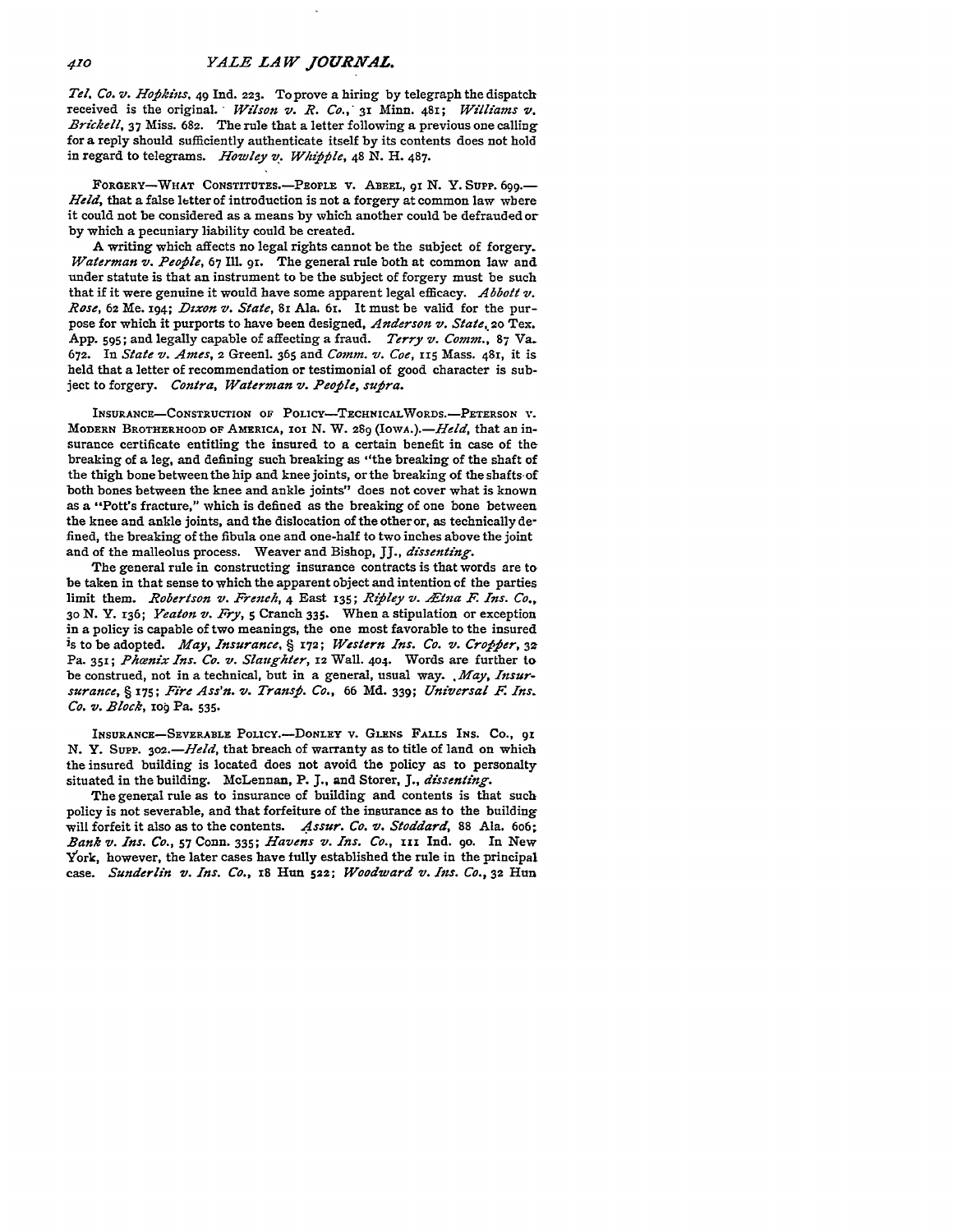**365.** The New York rule is followed in some other states. *Koontz v. Ins. Co.,* **42** Mo. **126;** *Ins. Co. v. Shreck,* **27** Neb. **527.** There is a conflict as to what contracts are severable. Early cases, and the **N.** Y. cases allow severability where the policy is on separate and distinct classes of property, each of which is separately valued, although the premium is paid in gross. Later cases do not seem to follow that rule, but regard the policy as severable where the property is so situated that the risk on each item is separate and distinct, that on one item not affecting the risk on the others. *Phenix Ins. Co. v. Picket,* **ii <sup>9</sup>**Ind. **I55;** *Loolnis v. Ins. Co.,* 77 Wis. 87.

**MASTER AND SERVANT-VICE PRINCIPAL.-VOGEL V. AMERICAN BRIDGE Co., 73 N. E. I** *(N. Y.).-Held,* that where a master put a supposedly competent foreman in charge, with a sufficient supply of strong ropes for the work, and a workman was injured **by** the breaking of an old rope which the foreman had ordered him to use over his own protest that it was not sufficently strong, the master was not liable. Cullen **C. J.,** Bartlett and Vann, **JJ.,** *dissenting.*

As to who is vice principal, there are two tests: the superior officer test which prevails in Ohio and most of the states west thereof, and the non-assignable duty test which is more prevalent in the east. Huffcutt, Agency, 338 to 314, and cases there cited. Yet the lawas to the dividing line between fellow servant and vice principal is **by** no means clear, as is shown **by** the number of decisions on this point made **by** divided courts. *N. P. Ry. Co. v. Peterson,* **162** U. S. 346; *Murray v. S. C. Ry. Co.,* x McMull. 385. Especially is this true in **N.** Y. *Perry v. Rogers, 157* **N.** Y. **251;** *Malone v. Hathaway, 64* **N.** Y. **5.** As a general rule, those doing the work of a servant are fellow servants, whatever their grade of service; and a servant, of whatever rank, charged with the performance of the master's duty toward his servants, is, as to the discharge of that duty, a vice principal. *Jacgues v. Great Falls Mfg. Co.,* 66 N.H. 482; *MOyftihan v. Hills Co.,* 146 Mass. 586. As to the rule in the Federal Courts, see **<sup>14</sup>** *Yale Law Journal* 343.

**NEGLIGENCE-ICE ON SIDEWALK-LIABILITY OF LANDLORD.-CITY OF NEw** CASTLE V. KURTZ, 59 ATL. 989 (PA.). - Held, that owners of property in the possession of a tenant with properly constructed pavements in good repair, are not liable for an injury caused **by** a sudden accumulation of ice thereon. Metrezat and Potter, JJ., *dissenting.*

The landlord's liabilities in respect of possession are, in general, suspended as soon as the tenant takes possession, *Cheetham v. Hampson*, 4 T. R. 318; *Mayor v. Corlies,* **2** Sandf. **3o;** unless he has undertaken to keep the premises in repair and the injury is occasioned **by** his neglect so to do. *Leslie v. Pounds,* 4 Taunt. 649. Where premises are leased with a nuisance existing on them at the time, the landlord is liable. *Irvine v. Wood*, 51 N. Y. **224;** *House v. Metcatf,* **27** Conn. 631. But the landlord is not liable for a new nuisance created **by** the tenant during his term, *Fish v. Dodge,* 4 Denio **31;** *Rich v. Basterfield,* 4 **C.** B. 8o5; but if the landlord renews the lease, knowing of the existence of the nuisance, he becomes liable. *People v*. *Townsend,* 3 Hill 479; *Vedder v. Vedder,* I Denio **257.**

PUBLIC OFFICERS-QUORUM OF A BOARD-NOTICE TO ABSENT MEMBER.-AKLEY V. PERRIN, 79 PAC. 192 (IDAHO.).— *Held*, that a meeting of a board of public officers can be lawfully held **by** a majority of the board without giving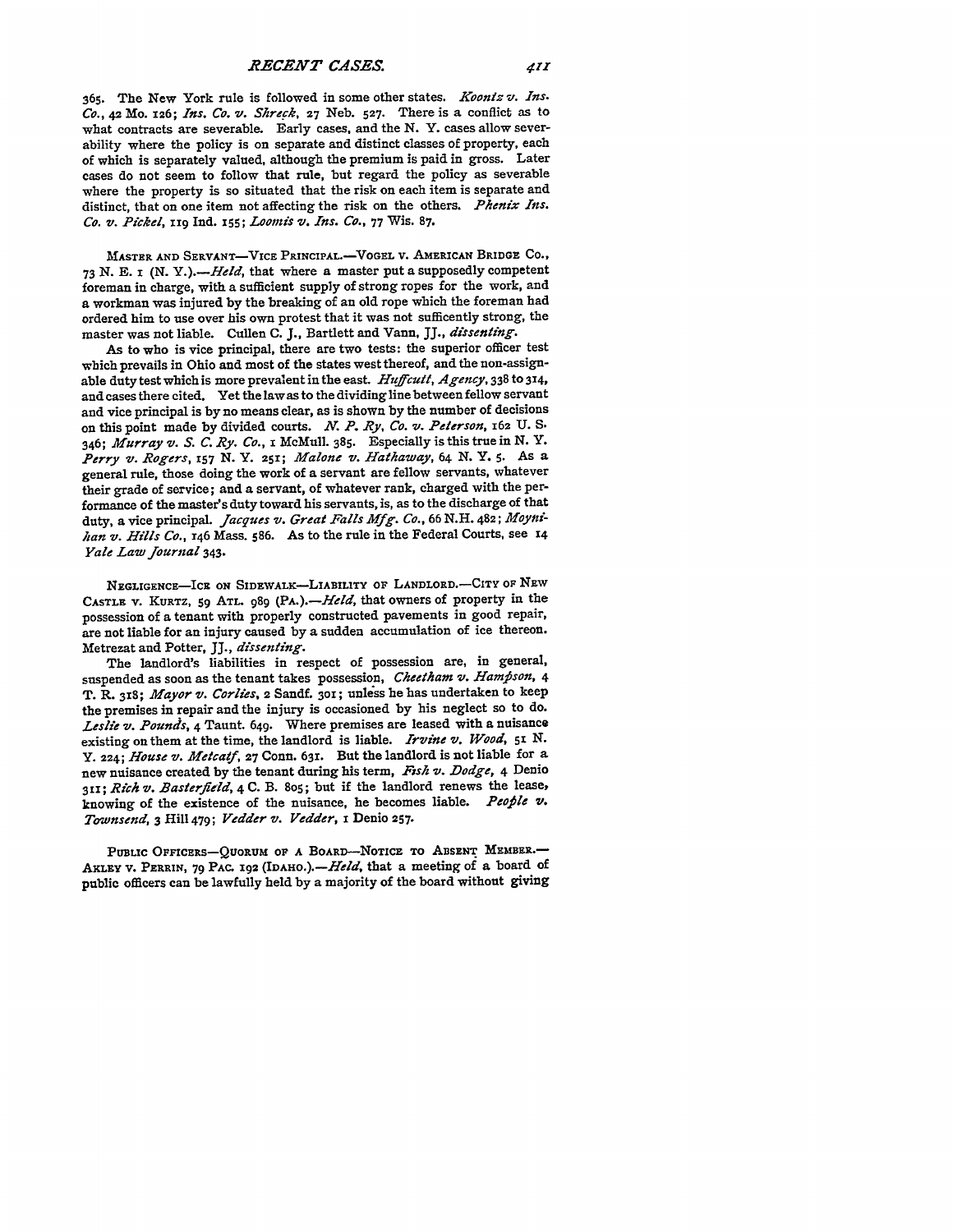notice to a member who is at the time of calling and holding the meeting beyond the borders of the state. Stockslager, **C. J.,** *dissenting.*

The decision in the present case is based on a chain of inferences and analogies drawn from a state statute. The general rule is to the contrary. Although an authority given to several for public purposes may be executed **by** a majority of their number, *Cooley v. O'Connor,* **12** Wall. **39T;** yet the action of a majority cannot be upheld when the minority took no part in the transaction, was ignorant of what was done, and gave no implied consent to the action of the others. *Schenck v. Peay,* Woolw. **(U. S.) 175. All** must be present to hear and consult, though a majority may decide. People v. Cog*hill,* 47 Cal. 361. But if all have due notice of the time and place of meeting, it is no objection to the validity of the action taken that not all the members attend if there is a quorum. *Wilson v. Watersville School Dist.*, 46 Conn. **400;** *Gildersleeve v. Board of Education,* **17 Abb.** Pr. (N. Y.) **201.**

RAILROADS-FIRES-NEGLIGENCE.-NORFOLK & W. R. Co. v. FRITTS, 49 S. **E.** 971 *(VA.).-Held,* that where it is shown that a fire was set **by** a locomotive, the railroad company is presumptively guilty of negligence.

Escape of fire from a locomotive raises the presumption of negligence against the company. *R. R. Co., v,. Quaintance,* **58 Ill 389;** *Tanner v'. N. Y. R. Co., io8* **N.** Y. **623.** *Contra, Gandy v. R. R. Co.,* **30 Ia. 420;.R.** *R. Co. V. Paramore, 31 nd.* **143.** To rebut this presumption it is necessary to show that the locomotive was provided with the best and most approved appliances which were properly and carefully managed. *R. R. Co. v. Funk,* **85 Ill.** 460; *Missouri Pac. R. Co. v. Texas R. Co.,* **41** Fed. **917.** The railway company is called upon to use only "reasonable care, skill and diligence." *Burroughs v. Housatonic R. Co.,* **z5** Conn. **124;** *Eddy v'. Lafayette,* 49 Fed. **807.** Failure to employ the best appliances in known use is want of ordinary care and prudence. *R R. Co. v. Peninsular Land Co.,* **27** Fla. I; *Smith v. Old Colony R. Co.,* zo R. I. **22.** Frequent setting out of fires raises presumption of negligence. *R.R. v. Kincaid,* 29 Kan. 654. The highest and clearest evidence is not required to rebut the presumption of negligence raised by escape of fire. *Sfaulding vi. R. R. Co.,* **30** Wis. 1io.

REAL PROPERTY-RAILROAD RIGHT OF WAY-ADVERSE POSSESSION.-**NORTHERN PACIFIc** R. Co. **v.** ELY, **25 SUP. CT.** *3o2.-Held,* that a private person cannot obtain title to a railroad right of way **by** adverse possession. Harlan, *J., dissenting.*

This decision follows the case of *North. Pae. R. Co. v. Townsend,* igo **U. S. 267,** and must now be considered as the federal rule. A similar rule was laid down in *South. Pac. R. Co, v. Hyatt,* **132** Cal. **240,** and *Collett v. Board of Comm'rs.,* **i19 Ind. 27.** With these two exceptions, however, it is practically universally held, both in this country and in England, that title may be acquired **by** adverse possession to railroad property devoted to public use. *Ill. Cent. R. Co. v. Wakefield, 173* Ill. 564; *Mathews v. Lake Shore R. Co.,* **zrio** Mich. *r7o; "Babbet v. Southeastern R. Co.,* L. R. 9 **Q.** B. 424. The objection to this rule has been stated to be that corporations cannot alien property devoted to public use. But, since adverse possession gives title to land without a presumption of a grant, power to alien would seem not to be essential. *Pittsburg, etc., R. Co. v. Stickley,* **x55** Ind. **312.**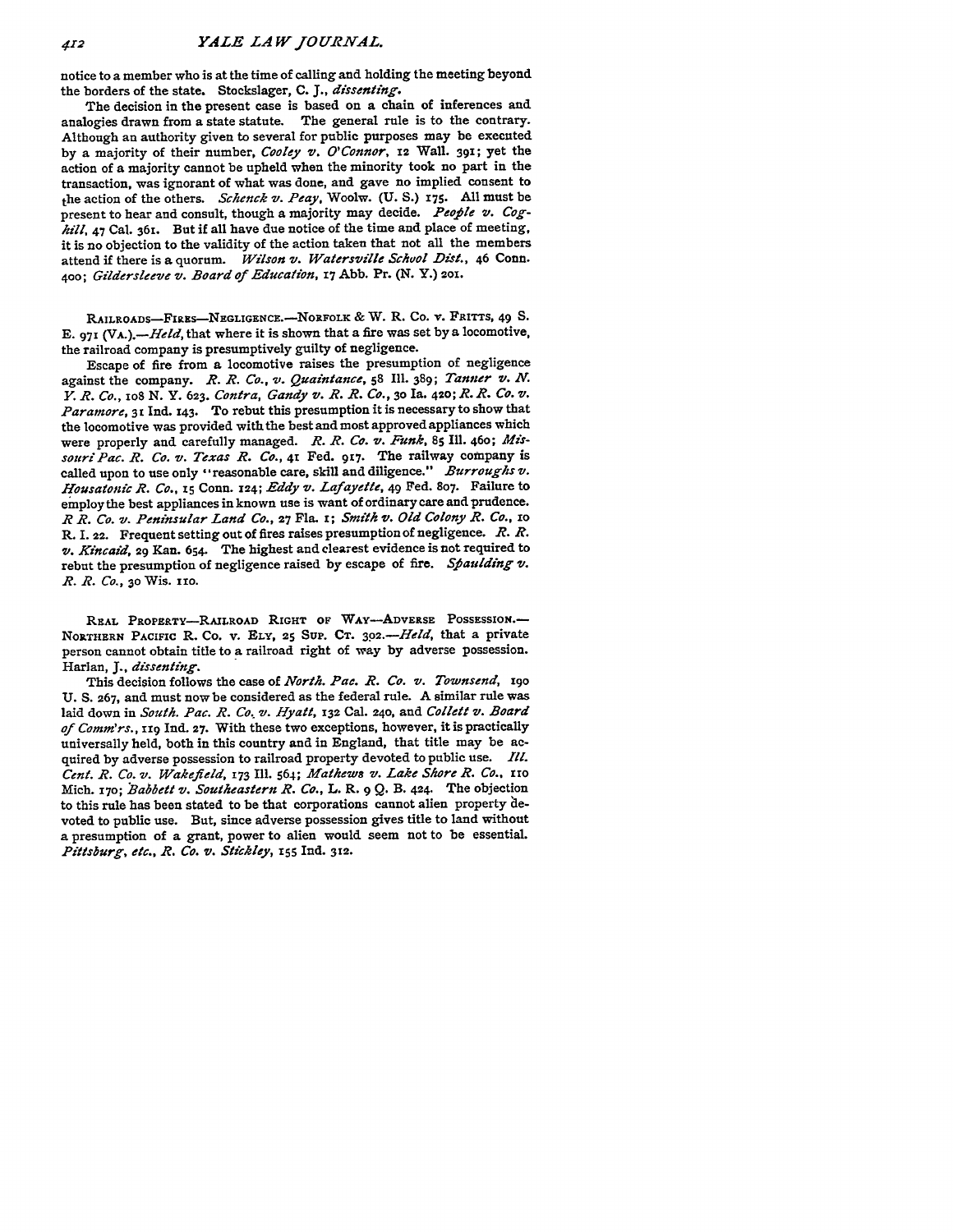REMOVAL OF CAUSES-EMINENT DOMAIN.-MADISONVILLE TRACTION CO. V. ST. BERNARD MINING Co., 25 SUP. CT. 251. - Held, that an eminent domain proceeding under a state statute, to be begun in a state court, is a suit of which the Federal circuit court has original jurisdiction, where the requisite diversity of citizenship exists, and is therefore removable to that court, when begun in a state court. Fuller, **C. J.,** Brewer, Peckham, and Holmes, **JJ.,** *dissenting.*

*Foster, 2 Fed. Prac.,* **8ro,** states the rule that the initial proceeding in eminent domain for appraisement **by** commissioners is administrative in its nature, and therefore not removable; but where an appeal has been taken to a court it becomes a suit, removable as such. *Boom Co. v. Paterson,* 98 **U. S. 406;** *U. P. R. Co. v. Myers,* 115 **U. S. 1g.** A petition to railroad commissioners for consent to proceed to comdemn land is not a suit and is not removable. *N. Y., etc., R. Co. v. Cockcroft,* 46 Fed. 88r. But where the proceeding was originally instituted in a court and conducted as a suit, the federal courts have held it removable. *Postal Tel. Co. v. Ry. Co.,* **88** Fed. 803; *Sugar Creek. Co. v. McRell,* **75** Fed. 34. *Mandamus* proceedings ate not removable, except as they are merely ancillary. *Rosenbaum v. Baner, <sup>120</sup>* U. **S. 450.** *State of Ind. v. R. Co.,* **85** Fed. I; see *contra, Peoile v. R. Co.,* **42** Fed. **638.** *Habeas corfius* suits are not removable, as not involving a money value. *Kurtz v. Moffit*, 115 U. S. 458. But *quo warranto* is removable. *Ames t. Kansas,* **tii U. S. 449.**

**TRIAL-INSTRUCTIONS TO JURY-PRESUMPTIONS.-JOHNSON V. STATE, 83 S. E. 651** (ARK.).-Held, that where the instructions are not set out in thebillof exceptions, it being only stated that no objection was made to them, the court on appeal will presume that they were correct.

Instructions are presumed to have been correctly given to the jury **by** the trial court on all questions arising in the case, if the record does not affirmatively show them to have been erroneous. *Linton v. Allen*, **154** Mass. 432: *Vasburgh v. Yeator,* 32 N. **Y.** *56i.* And if the record contains no instructions, it will be presumed that instructions were given, covering every branch of the case. *Richardson v. Eureka,* **96** Cal. 443. When court's instructions relate to a matter not pleaded, and to which there is no evidence, it will be presumed that the jury made no findings on this point, and that the instructions were therefore without prejudice. *Eckelmid v'. Talbot,* 8o Iowa **571.** The entire charge is presumed correct when not excepted to in the trial court. *Khrow v'. Brock,* 144 Mass. 516; *Kennedy v. Anderson*, 98 Ind. 151. The court will not presume that a palpably erroneous instruction appearing on the record was a mere mistake of the clerk who made the transcript. *Stott v. Smith,* **70** Ind. 298. If an instruction is capable of two interpretations and no objection is made to it in the trial court, it will be presumed to have been based upon the theory which would make it correct. *Siebert v. Leonard,* 21 Minn. 442; *Erd v. St. Paul,* 22 Minn. 443. The bill of exceptions should show all the instructions on a given subject when a part is alleged to be incorrect. *Oregon R. etc., v Galliher,* 2 Wash. Ter. **70.**

**TRIAL-RECEPTION OF VERDICT.-MORRIS V. HASBURGER, 91 N.** Y. **SUPP.** *4og.-Held,* that a judgment entered on a verdict received **by** the clerk, even under the direction of the court, without objection of the parties being interposed to such reception of the verdict, is void. Van Brunt, P. **J.,** *dissenting.*